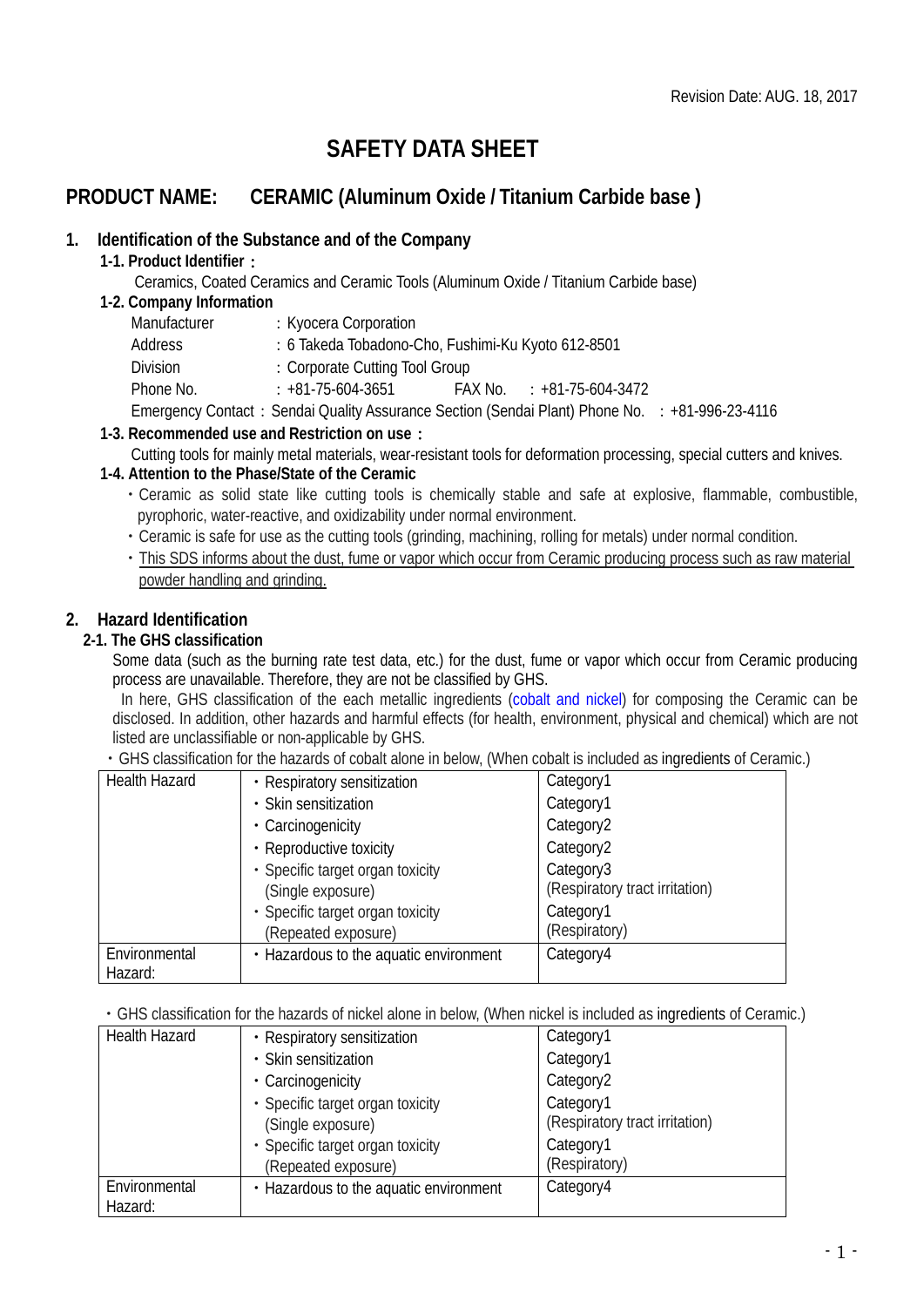## **2-2. GHS Label Elements**

GHS label elements of the each metallic ingredients (cobalt and nickel) for composing the Ceramic can be disclosed in below.

| Cobalt                                                                                                                                                                                                                                                                                                                                                                                                                                                                                                                                                                                                                                                                                                                                                                                                                                                                                                                                                                                                                                                                                                                                                                                                                                                                                                                                                                                                                   | <b>Nickel</b>                                                                                                                                                                                                                                                                                                                           |  |
|--------------------------------------------------------------------------------------------------------------------------------------------------------------------------------------------------------------------------------------------------------------------------------------------------------------------------------------------------------------------------------------------------------------------------------------------------------------------------------------------------------------------------------------------------------------------------------------------------------------------------------------------------------------------------------------------------------------------------------------------------------------------------------------------------------------------------------------------------------------------------------------------------------------------------------------------------------------------------------------------------------------------------------------------------------------------------------------------------------------------------------------------------------------------------------------------------------------------------------------------------------------------------------------------------------------------------------------------------------------------------------------------------------------------------|-----------------------------------------------------------------------------------------------------------------------------------------------------------------------------------------------------------------------------------------------------------------------------------------------------------------------------------------|--|
|                                                                                                                                                                                                                                                                                                                                                                                                                                                                                                                                                                                                                                                                                                                                                                                                                                                                                                                                                                                                                                                                                                                                                                                                                                                                                                                                                                                                                          |                                                                                                                                                                                                                                                                                                                                         |  |
| Danger                                                                                                                                                                                                                                                                                                                                                                                                                                                                                                                                                                                                                                                                                                                                                                                                                                                                                                                                                                                                                                                                                                                                                                                                                                                                                                                                                                                                                   |                                                                                                                                                                                                                                                                                                                                         |  |
| • Risk of causing allergies, asthma or<br>breathing difficulties if inhaled.<br>· Risk of causing an allergic skin reaction.<br>• May cause cancer.<br>• May cause adverse effects on fertility or<br>the unborn child.<br>· Risk of respiratory irritation.<br>• Cause of respiratory failure due to<br>long-term or repetitive exposure.<br>• May be harmful to aquatic life due to                                                                                                                                                                                                                                                                                                                                                                                                                                                                                                                                                                                                                                                                                                                                                                                                                                                                                                                                                                                                                                    | • Risk of causing allergies, asthma or<br>breathing difficulties if inhaled.<br>• Risk of causing an allergic skin reaction.<br>• May cause cancer.<br>• Respiratory and kidney disorders<br>• Cause of respiratory failure due to<br>long-term or repetitive exposure.<br>• May be harmful to aquatic life due to<br>long-term effects |  |
| [Prevention]<br>. Obtain safety instructions* before use.<br>. Do not handle until all safety precautions have been read and understood.<br>· Use appropriate personal protection and ventilation system keeping away from<br>exposure.<br>· Wear suitable protective gloves.<br>· When insufficient ventilation, wear respirator as required.<br>. Do not breathe dust, fume or vapor.<br>· Do not eat, drink or smoke in handling area.<br>. Wash skin thoroughly after handling.<br>. Do not release into the environment.<br><b>[Responses]</b><br>. If inhaled, move to fresh air and take a rest with posture easy to breathe.<br>· If respiratory symptoms occurs, contact a doctor.<br>. When feeling ill, get medical advice/attention.<br>· Take off contaminated clothing and wash before reuse.<br>· If on skin, rinse away immediately with a large amount of water and soap.<br>· If skin irritation occurs, contact a doctor and get medical advice/attention.<br>· If exposed or concerned, get medical advice/attention.<br>· If dust is in eyes, immediately wash away with clean water (remove the contact lenses if<br>possible). If irritation persists, get medical advice/attention.<br>· If a large amount of dust is swallowed, get medical advice/attention after ingesting plenty<br>of water to dilute.<br>[Storage]<br>. Avoid sudden changes of temperature and high humidity for storage. |                                                                                                                                                                                                                                                                                                                                         |  |
|                                                                                                                                                                                                                                                                                                                                                                                                                                                                                                                                                                                                                                                                                                                                                                                                                                                                                                                                                                                                                                                                                                                                                                                                                                                                                                                                                                                                                          | long-term effects<br>[Disposal]<br>. Dispose of contents/container to an approved waste disposal plant under the laws.                                                                                                                                                                                                                  |  |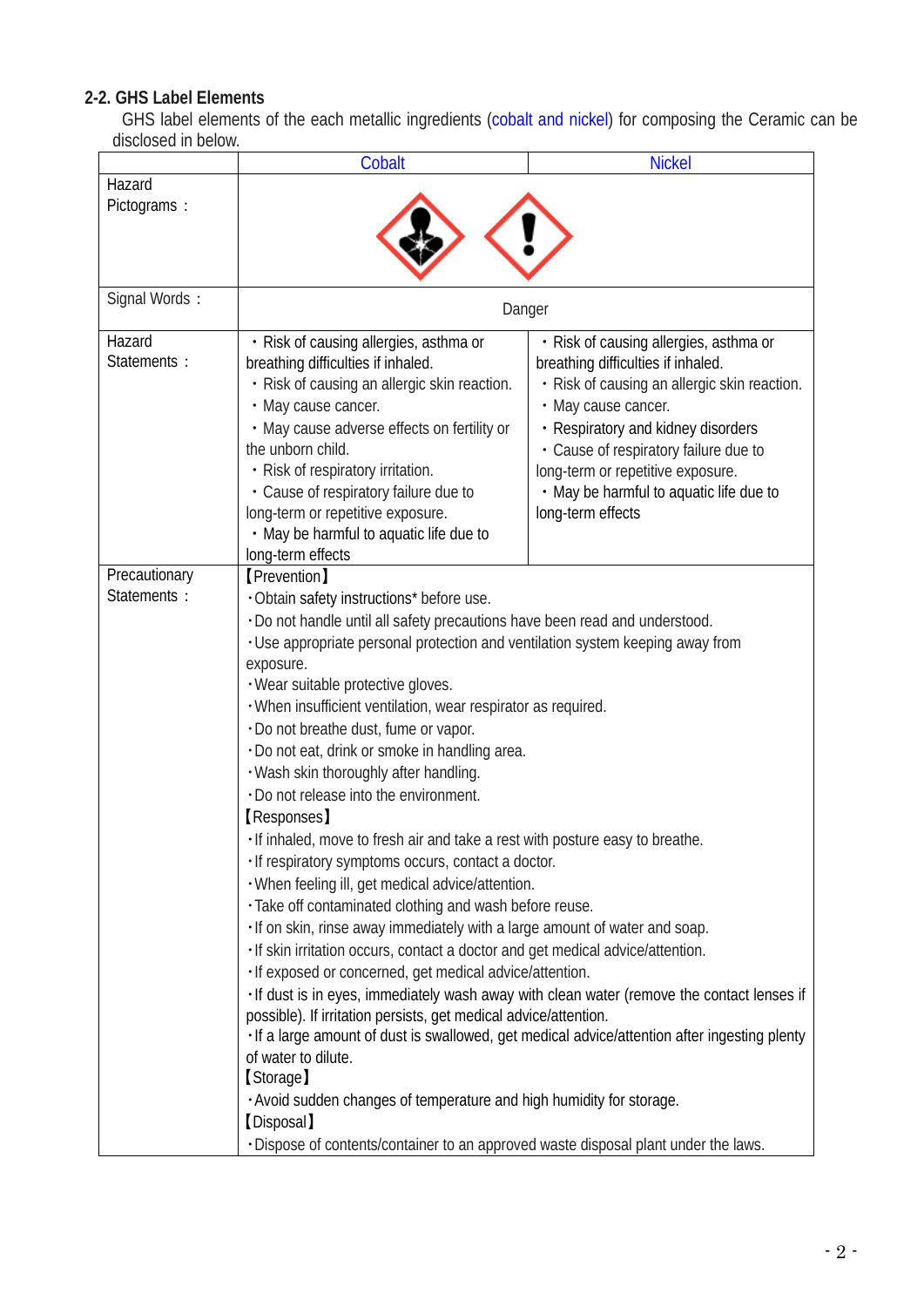## **3. Composition/Information on Ingredients**

- ・Ceramics may be coated with the following materials:
	- TiN, TiC, Ti(C,N), (Al,Ti,M)N : M represents one or more metal elements selected from the group consisting of Si, Cr, Mo, W and Nb.
- ・Distinction between substance and mixture : Mixture (Ceramic: Aluminum Oxide / Titanium Carbide base)
- ・Ingredients and concentration or concentration range (composition) of Ceramic

| Ingredient                             | Chemical<br>Formula                  | CAS#                     | Official Number,<br>Law for PRTR* | <b>Industrial Safety</b><br>and Health Law<br>(Official Number) | Composition<br>$mass\%$ |
|----------------------------------------|--------------------------------------|--------------------------|-----------------------------------|-----------------------------------------------------------------|-------------------------|
| Aluminum Oxide                         | Al <sub>2</sub> O <sub>3</sub>       | 1344-28-1                | N/A                               | Appendix 9-189                                                  | $65 - 75$               |
| <b>Titanium Carbide</b>                | TiC                                  | 12070-08-5               | N/A                               | N/A                                                             | $15 - 30$               |
| <b>Titanium Carbonitride</b>           | <b>TiCN</b>                          | N/A                      | N/A                               | N/A                                                             | $1 - 15$                |
| Nickel Oxide<br>metal<br><b>Nickel</b> | NiO / Ni                             | 1313-99-1/<br>7440-02-0  | Class-1:309/308                   | Appendix 9-418                                                  | $0 - 2$                 |
| Oxide<br>metal<br>Cobalt<br>Cobalt     | Co <sub>3</sub> O <sub>4</sub><br>Cо | 1308-06-1 /<br>7440-48-4 | Class-1:132                       | Appendix 9-172                                                  | $0 - 2$                 |

\*Law for PRTR: Law concerning Reporting, etc. of Releases to the Environment of Specific Chemical Substances and Promoting Improvements in Their Management

 For the details regarding the content of the designated chemical material such as cobalt and nickel (effective digit: 2), please contact the above address.

## **4. First-Aid Measures**

#### **Inhalation:**

- ・If the high concentration of dust is inhaled or respiratory symptoms (coughs, gasping, shortness of breath, etc.) are experienced, move to fresh air and take a rest with posture easy to breathe. If breathing difficulties occur, administer oxygen inhalation. If breathing has stopped, immediately administer artificial respiration and get medical advice/attention.
- ・If irritation or rash persists, get medical advice and attention.

## **Skin Contact:**

- ・If dust is contacted with skin, take off contaminated clothing and rinse the affected area with soapy water thoroughly.
- ・If irritation or rash persists, get medical advice/attention.

## **Eye Contact:**

- ・If dust is in eyes, immediately wash away with clean water (remove the contact lenses if possible).
- ・If irritation persists, get medical advice/attention.

## **Ingestion:**

・If a large amount of dust is swallowed, get medical advice/attention after ingesting plenty of water to dilute.

## **5. Fire-Fighting Measures**

## **Extinguishing Media**

・To extinguish the fire of dust, use dry sand, expanded vermiculite, dilatable perlite, ABC type (general, oil, electric fire) powder extinguishers or water (no water allowed for the dust containing cut powders of light metal such as magnesium and aluminum).

## **Special Protective Actions for Fire-Fighters**

・In fighting a fire, wear a protective clothing, dust-proof respirator or respiratory protective equipment.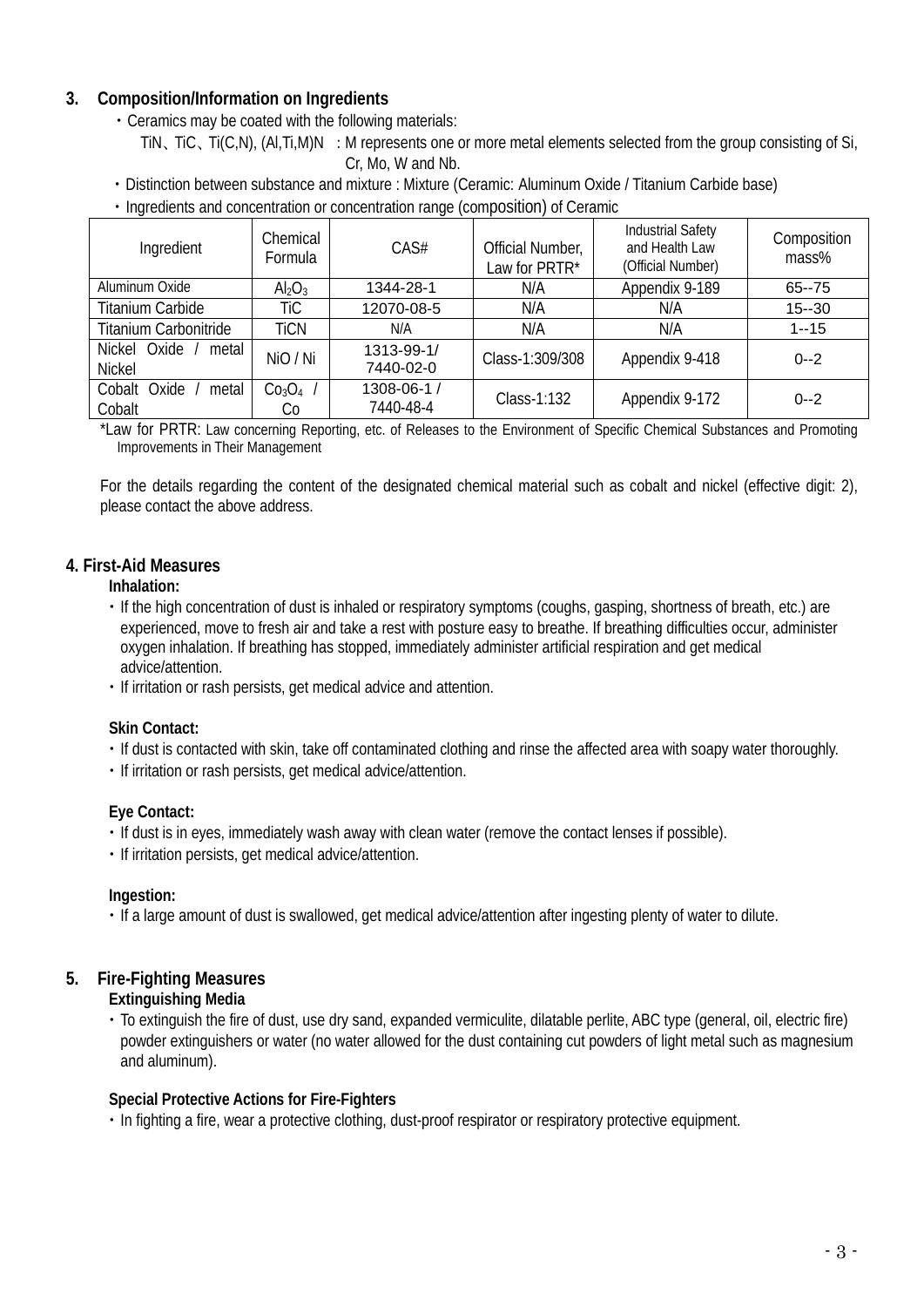## **6. Accidental Release Measures**

#### **Personal Precautions**

・It is recommended that someone who cleans dust should wear clothing and respiratory protective equipment to minimize exposure.

## **Environmental Precautions**

・Dispose of dust as industrial wastes and prevent release in water systems.

## **Containment and Cleanup Methods and Equipment**

・If there is dust which occur from Ceramic producing process, isolate the area and remove with a cleaner equipped with a filter which can take up fine particles very efficiently. If appropriate removing methods are not available, sweep with water sprayers or wet mops.

## **7. Handling and Storage**

## **Handling**

- Ceramic is a stable substance and has little influence on health, but if it contacts dust or grinding liquid containing cobalt or nickel for a long time or repeatedly, rough skin may occur.
- If the disperse of dust containing cobalt or nickel is concerned, provide local exhaust ventilation and use personal protective equipment to minimize exposure to human body.
- Obtain safety instructions before use.
- Do not handle until all safety precautions have been read and understood.
- Do not breathe dust, fume or vapor.
- Do not eat, drink or smoke in handling area.
- Wash skin thoroughly after handling.
- Do not release into the environment.

#### **Storage**

Avoid sudden changes of temperature and high humidity for storage.

## **8. Exposure Controls/Personal Protection**

## **Exposure Prevention**

・Permissible concentration in working environment (reference value)

|                                 | Chemical                | OSHA*PEL*                  | ACGIH*TLV*                 | JSOH*OEL*               |
|---------------------------------|-------------------------|----------------------------|----------------------------|-------------------------|
| Ingredient                      | Formula                 | mq/m <sup>3</sup>          | mq/m <sup>3</sup>          | mg/m <sup>3</sup>       |
|                                 |                         | (Metal dust concentration) | (Metal dust concentration) | (Respirable dust conc.) |
| Aluminum oxide                  | $\text{Al}_2\text{O}_3$ |                            | 10                         | N/A                     |
| <b>Titanium Carbide</b>         | TiC                     | N/A                        | N/A                        | N/A                     |
| Charcoal titanium nitride       | <b>TiCN</b>             | N/A                        | N/A                        | N/A                     |
| <b>Nickel</b><br>Oxide<br>metal | NiO / Ni                | $1.0$ (as Ni)              | 1.5 $(as Ni)$              | (as Ni)<br>1.0          |
| <b>Nickel</b>                   |                         |                            |                            |                         |
| Cobalt<br>Oxide<br>metal        | $Co3O4$ / Co            | 0.1                        | 0.02                       | 0.05                    |
| Cobalt                          |                         |                            |                            |                         |

\* OSHA: Occupational Safety & Health Administration U.S. Department of Labor

- \* PEL: Permissible Exposure Limit
- \* ACGIH: American Conference of Governmental Industrial Hygienists Inc.
- \* TLV: Threshold Limit Value
- \*JSOH: Japan Society for Occupational Health
- \*OEL: Occupational Exposure Limit<br>\* N/A: Not Applicable
- Not Applicable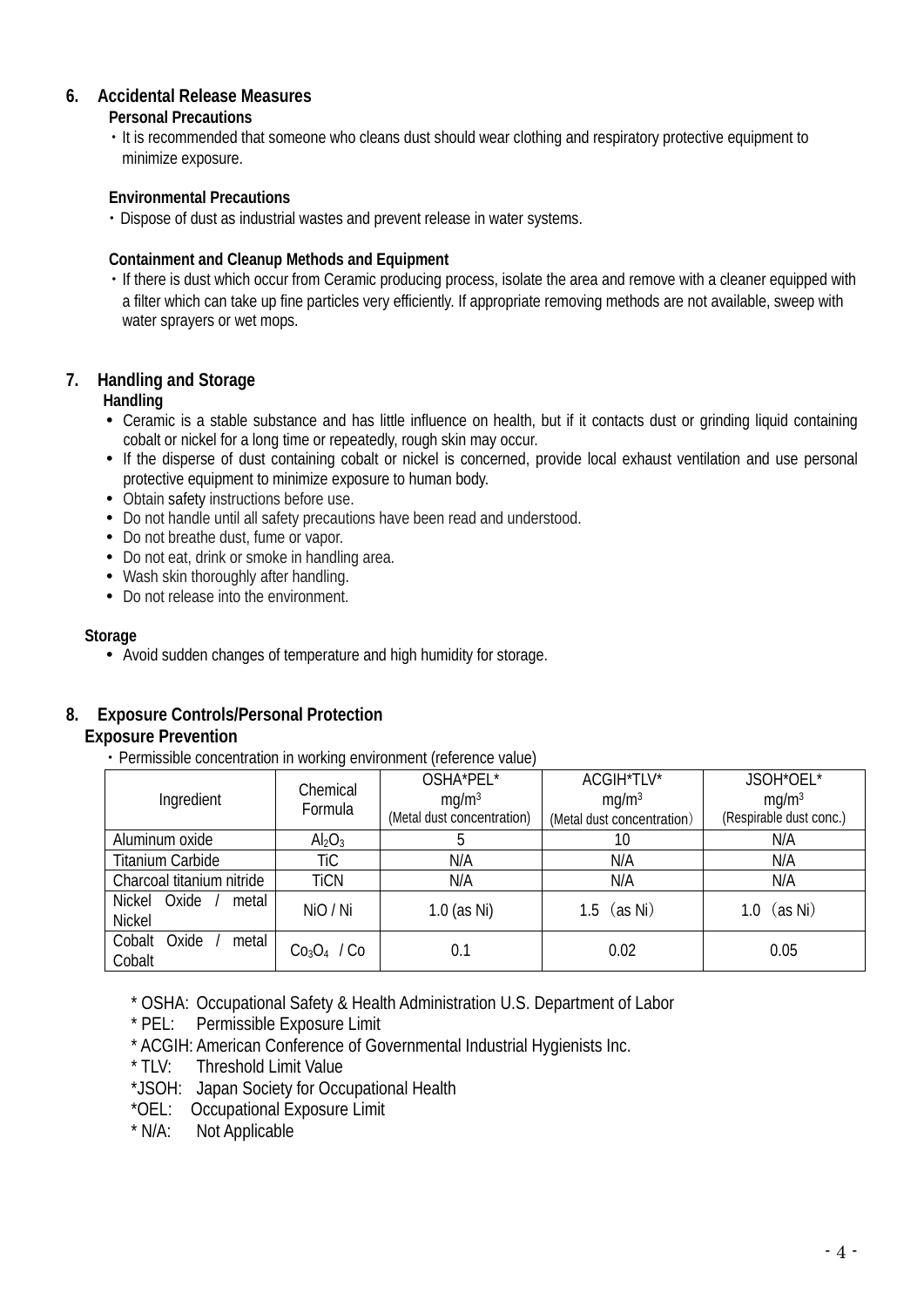#### **Protection Measures**

- 
- 

• Respiratory Protection: Dust-proof respirators and respiratory protective equipment are recommended.<br>• Hand Protection: Protective gloves for dust are recommended.

- Hand Protection: Protective gloves for dust are recommended.<br>• Eye Protection: Protective glasses for dust are recommended Protective glasses for dust are recommended.
- ・ Skin/Body Protection: Avoid direct skin contact.

Clean up deposited dust on clothing, rags, etc. by washing or absorbing with suitable filters but not by whisking off. Change the contaminated clothing into clean one.

#### **Hygiene Measure**

Wash skin thoroughly after handling.

## **9. Physical and Chemical Properties**

| Appearance:              | <b>Black color</b>                                                        |
|--------------------------|---------------------------------------------------------------------------|
|                          | (In case of the coated Ceramic, the appearance color is often different.) |
| Odor:                    | <b>Odorless</b>                                                           |
| pH:                      | No data available                                                         |
| Melting Point:           | No data available                                                         |
| <b>Boiling Point:</b>    | No data available                                                         |
| Flash Point:             | No data available                                                         |
| Vapor Pressure:          | No data available                                                         |
| <b>Specific Gravity:</b> | $4.0 - 4.5$                                                               |
| Solubility:              | Insoluble                                                                 |

## **10. Stability and Reactivity**

A grain of dust which occur from Ceramic producing process is very fine and under the specific conditions in which the dusts are mixed with grinding oil with low flash point, it is possible to become pyrophoric. If dusts under very flammable conditions are dispersed in the air, it is possible to explode.

| Reactivity:                              | It dissolves in an acid and an alkali in very small quantities.                      |
|------------------------------------------|--------------------------------------------------------------------------------------|
| Chemical stability:                      | The product concerned is in a solid state, and there are not explosiveness,          |
|                                          | inflammability, combustibility, spontaneous combustibility, water-reactivity, and an |
|                                          | oxidation nature, and it is chemically stable under the usual environment.           |
| Possibility of hazardous reactions: None |                                                                                      |
| Conditions to avoid:                     | Contact with the following incompatible materials.                                   |
| Incompatible Materials:                  | Oxidizing substances (Strong oxidants, Strong acids, etc.)                           |
|                                          | Others (Strong base, etc.)                                                           |
| Hazardous decomposition products: None   |                                                                                      |

- 
- **11. Toxicological Information**

**Acute Toxicity:** No data available on Ceramic **Skin Corrosion/Irritation:** No data available on Ceramic **Serious Eye Damage/Eye Irritation:** No data available on Ceramic **Respiratory or Skin Sensitization:** No data available on Ceramic No data available on Ceramic **Carcinogenicity:** No data available on Ceramic **Reproductive Toxicity:** No data available on Ceramic No data available on Ceramic

No data available on Ceramic

**Aspiration Hazard:** No data available on Ceramic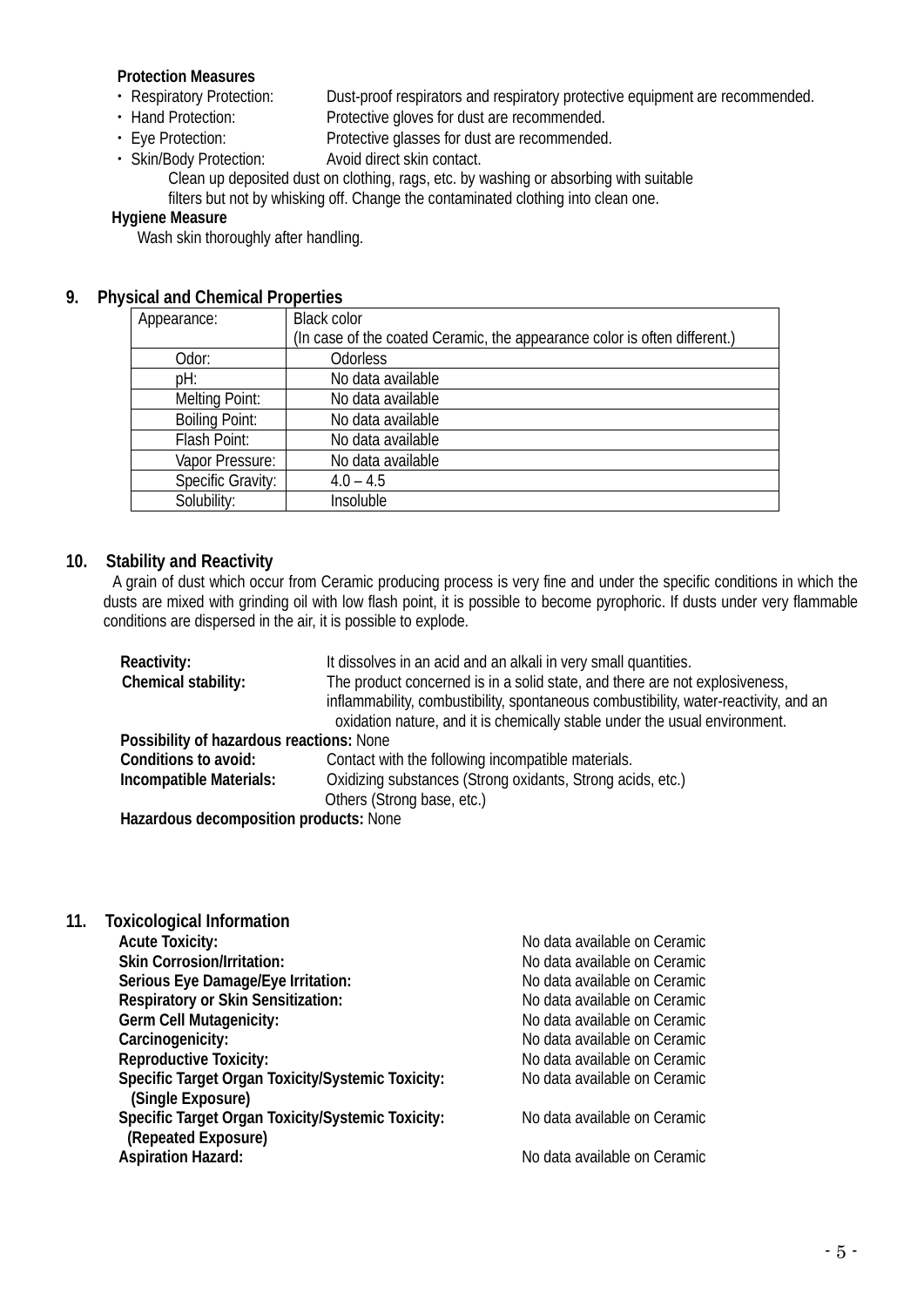## **12. Ecological Information**

**The aquatic environment acute hazard**

- Not reported on Ceramic
- **The aquatic environment chronic hazard**
- Not reported on Ceramic

**Mobility**

• Not reported on Ceramic

## **13. Disposal Considerations**

#### **Safe and environmentally desirable disposal method**

 For disposal, conform to the applicable laws regarding industrial wastes such as 'Waste Disposal and Public Cleansing Law' and relevant local by laws.

## **14. Transport Information**

#### **International Regulations**

| UN Number:        | Not applicable |
|-------------------|----------------|
| UN Hazard Class:  | Not applicable |
| Marine Pollutant: | Not applicable |

 \*When transporting a powder of metallic ingredients (cobalt, nickel) for composing the Ceramic, there is a possibility that it is necessary to take appropriate action in accordance with the relevant provisions established by IMO (International Maritime Organization), ICAO (International Civil Aviation Organization), IATA (International Air Transport Association).

#### **Domestic Regulations**

| Land Regulatory Information | Not applicable |
|-----------------------------|----------------|
| UN Number:                  | Not applicable |
| UN Hazard Class:            | Not applicable |
| Marine Pollutant:           | Not applicable |
|                             |                |

 \*When transporting a powder of metallic ingredients (cobalt, nickel) for composing the Ceramic, there is a possibility that it is necessary to take appropriate action in accordance with the relevant provisions of Ship Safety Law and the Aviation Law.

#### **Special Safety Measures**

When transporting the dust which occurs from Ceramic producing process, make sure that there is no damage or corrosion or leakage of the container, to ensure implementation of the prevention of collapse of cargo.

#### **15. Regulatory Information**

#### **Law for Pollutant Release and Transfer Register(PRTR)**

| Cobalt:               | "Class 1 designated chemical substances", Cabinet Order No.132 |
|-----------------------|----------------------------------------------------------------|
| Cobalt oxide:         | "Class 1 designated chemical substances", Cabinet Order No.132 |
| <b>Nickel:</b>        | "Class 1 designated chemical substances", Cabinet OrderNo.308  |
| Nickel oxide:         | "Class 1 designated chemical substances", Cabinet OrderNo.309  |
| <b>Chromium oxide</b> | "Class 1 designated chemical substances", Cabinet OrderNo.87   |

 **Industrial Safety and Health Law, Ordinance on Prevention of Hazards due to Specified Chemical Substances Aluminum oxide** : The substances are defined i[n the Article 57-2 of the Act,](http://www.jniosh.go.jp/icpro/jicosh-old/japanese/country/japan/laws/01_occ/05b.html#lawA57b) and the Aluminum oxide is listed by No.189 in Appended Table 9 in the Article 18-2 of the Enforcement Order as "Dangerous or

Harmful Substances to be notified their names, etc. " **Cobalt/Cobalt oxide** : The substances are defined in the Article 57-2 of the Act, and the cobalt/cobalt oxide is listed by No.172 in Appended Table9 in the Article 18-2 of the Enforcement Order as "Dangerous or Harmful Substances to be notified their names, etc."

Article 2, Paragraph 1, Items 2 and 5 of Ordinance on Prevention of Hazards due to Specified Chemical Substance, Specified chemical substance class 2, Management class 2. When the content of cobalt and cobalt oxide is less than 1%, the Ordinance on Prevention of Hazards due to Specified Chemical Substance is not covered.

**Nickel/Nickel oxide** : The substances are defined in the Article 57-2 of the Act, and the nickel/nickel oxide is listed by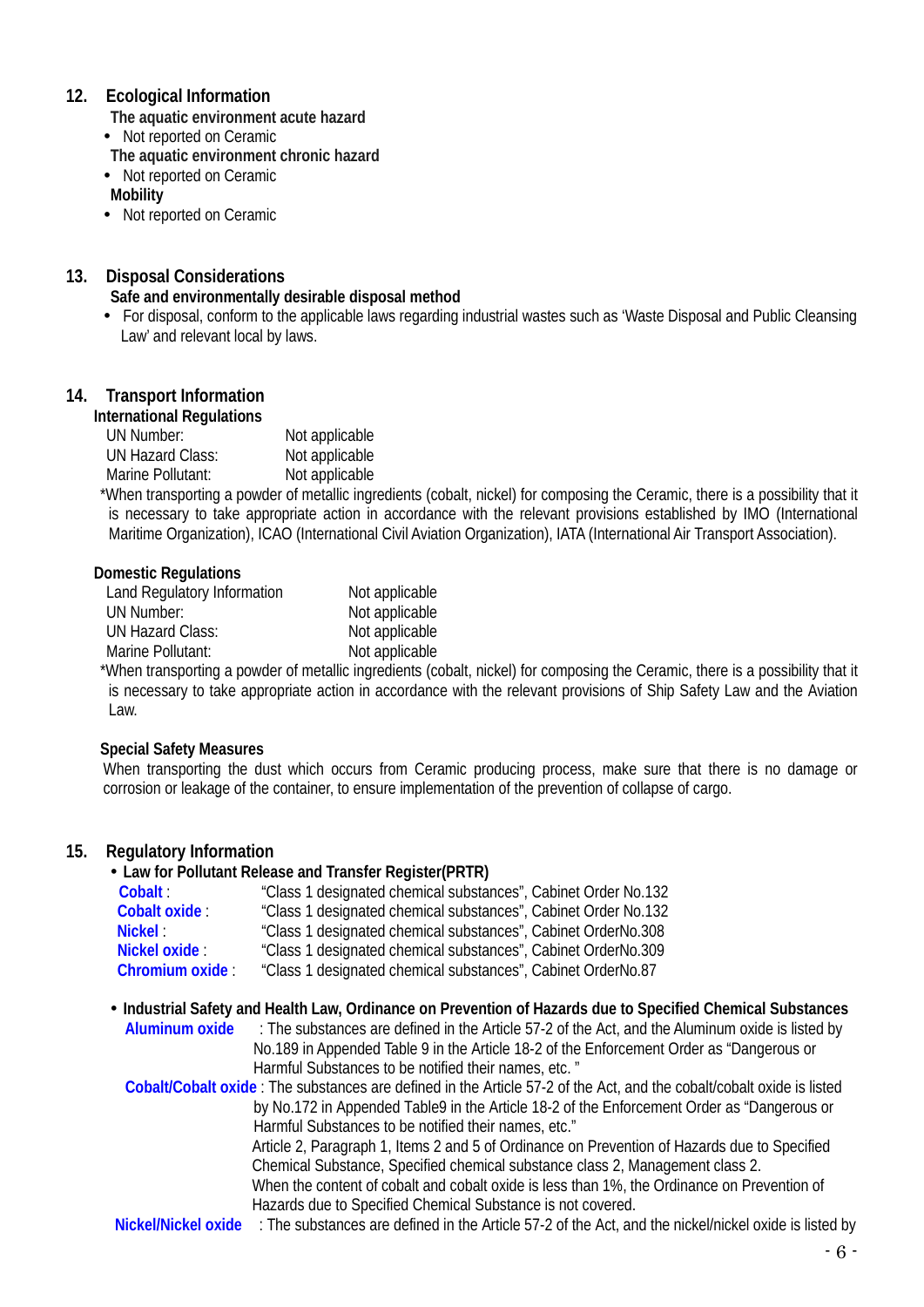In other region, follow the local regulations.

#### **16. Other Information**

#### **Other Hazardous Information**

The following attention should be paid for dust which occur from Ceramic producing process.

- If a large amount of dust containing cobalt is inhaled, blood, heart, thyroid gland, and spleen disorders may result. (Ref.2)
- It is reported that repeated or prolonged contact with cobalt, nickel, nickel oxide, chromium or zirconium oxide may affect skin, respiratory organs, heart, etc. (Ref.3 - 6)
- Inhaling high concentration dust of aluminum oxide may irritate the eyes and upper respiratory tract. (Ref.4)
- Repeated or prolonged inhalation and exposure of aluminum oxide may cause effects on the central nervous system. (Ref.4)
- Zirconium oxide can cause dizziness, increased perspiration, decreased capillary resistance, increased temperature sensation and pain sensation, skin granulomas, irritating symptoms of mild respiratory organs. (Ref.5)
- Magnesium oxide irritates the eyes and nose. Also, inhaling fumes may cause metal heat. (Ref.4)
- For carcinogenicity of metallic ingredients of cemented carbide has the following knowledge.

| Cobalt metal               | <b>ACGIH</b>                                                   | A3: Confirmed animal carcinogen with unknown<br>relevance to humans. |
|----------------------------|----------------------------------------------------------------|----------------------------------------------------------------------|
|                            | <b>IARC</b>                                                    | 2B: Possibly carcinogenic to humans.                                 |
|                            | Japan Society for                                              | 2B: The substance has been determined to be possibly                 |
|                            | Occupational Health                                            | carcinogenic to humans (with relatively insufficient                 |
| Nickel metal               | ACGIH                                                          | evidence).<br>A5: Not suspected as a human carcinogen.               |
|                            | <b>IARC</b>                                                    | 2B: Possibly carcinogenic to humans.                                 |
|                            | Japan Society for                                              | 2B: The substance has been determined to be possibly                 |
|                            | Occupational Health                                            | carcinogenic to humans (with relatively insufficient<br>evidence).   |
| Nickel oxide               | <b>ACGIH</b>                                                   | A1: Confirmed carcinogenic to humans.                                |
|                            | <b>IARC</b>                                                    | 1: Proof to be carcinogenic to humans                                |
|                            | Japan Society for                                              | 2B: The substance has been determined to be possibly                 |
|                            | Occupational Health                                            | carcinogenic to humans (with relatively insufficient<br>evidence).   |
| Chromium metal             | <b>IARC</b>                                                    | 3: Not classifiable as to its carcinogenicity to humans.             |
| Ceramic fiber<br>(Whisker) | <b>IARC</b>                                                    | 2B: Possibly carcinogenic to humans.                                 |
| *ACGIH:                    | American Conference of Governmental Industrial Hygienists Inc. |                                                                      |
| $*IARC:$                   | International Agency for Research on Cancer                    |                                                                      |

#### **Disclaimer**

Although Kyocera has attempted to provide current and accurate information herein, Kyocera makes no representations regarding the accuracy or completeness of the information and assumes no liability for any loss, damage, or injury of any kind which may result from or arise out of the use of or reliance on the information by any person. Numerical values, such as content, physics/chemical property, are not guaranteed values.